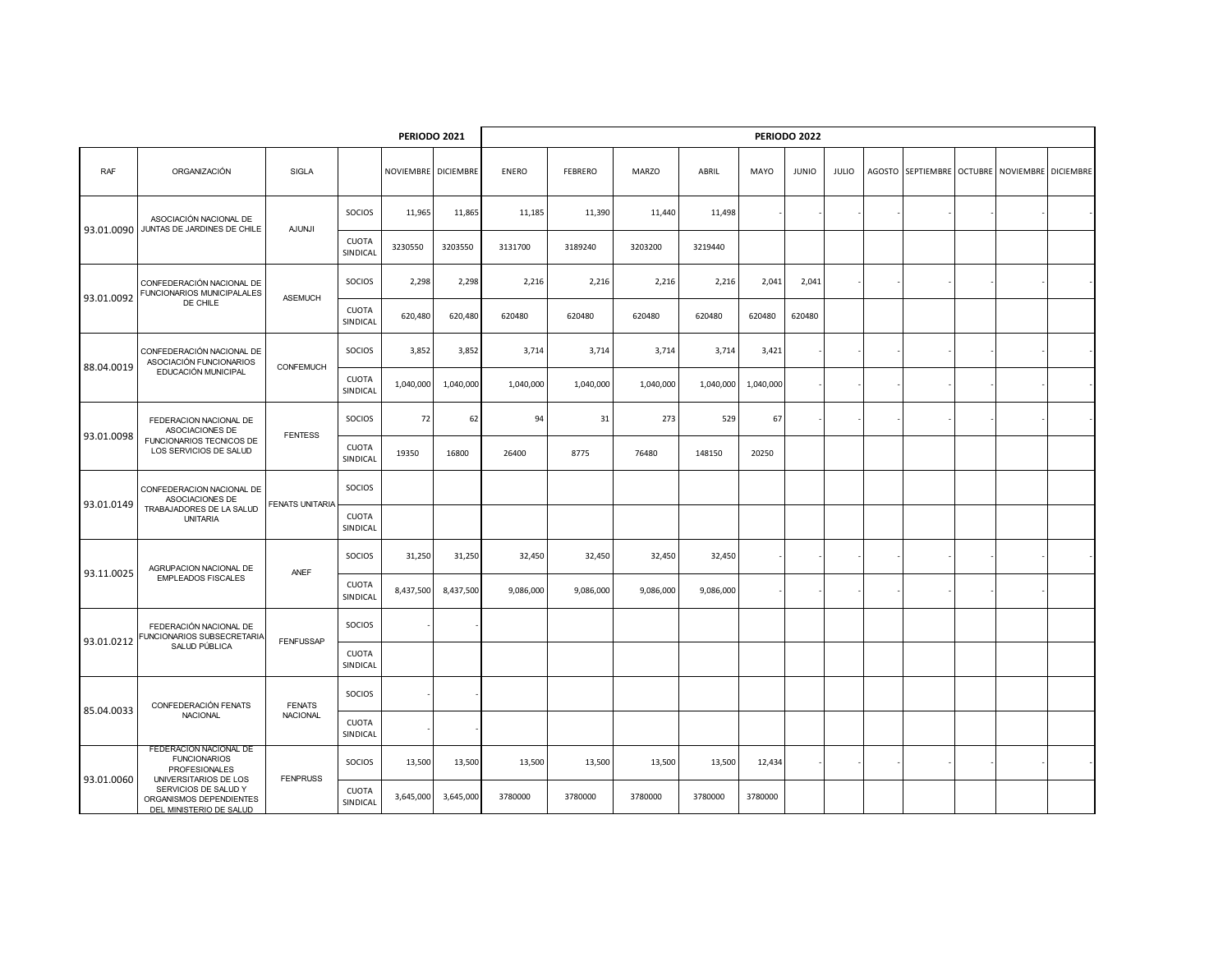|            | CONFEDERACION NACIONAL DE<br>FUNCIONARIOS DE SALUD<br>MUNICIPALIZADA                                            | CONFUSAM                            | <b>SOCIOS</b>            | 5,000   | 5,000   |        |         |         |         |         |         |         |         |         |         |         |         |
|------------|-----------------------------------------------------------------------------------------------------------------|-------------------------------------|--------------------------|---------|---------|--------|---------|---------|---------|---------|---------|---------|---------|---------|---------|---------|---------|
| 93.01.0107 |                                                                                                                 |                                     | <b>CUOTA</b><br>SINDICAL | 1350000 | 1350000 |        |         |         |         |         |         |         |         |         |         |         |         |
| 93.08.0036 | FEDERACION DE ASOCIACIONES<br>DE FUNCIONARIOS DE LA<br>UNIVERSIDAD DE CHILE                                     | <b>FENAFUCH</b>                     | SOCIOS                   |         |         |        |         |         |         |         |         |         |         |         |         |         |         |
|            |                                                                                                                 |                                     | <b>CUOTA</b><br>SINDICAL |         |         |        |         |         |         |         |         |         |         |         |         |         |         |
| 85.02.0046 | FEDERACION DE<br><b>TRABAJADORAS Y</b><br>TRABAJADORES DE LA SALUD<br>DEL SERVICIO DE SALUD<br><b>ACONCAGUA</b> | <b>FEDERACION</b>                   |                          |         |         |        |         |         |         |         |         |         |         |         |         |         |         |
|            |                                                                                                                 | <b>ACONCAGUA</b>                    |                          |         |         |        |         |         |         |         |         |         |         |         |         |         |         |
| 93,08,48   | FEDERACION NACIONAL DE<br>ASOCIACIONES DE ACADEMICOS<br>DE UNIVERSIDSADES DEL<br>ESTADO DE CHILE                | <b>FAUECH</b>                       | SOCIOS                   | 1,539   | 1,539   | 1,539  | 1,539   | 1,539   | 1,539   | 1,418   | 1,418   | 1,418   | 1,418   | 1,418   | 1,418   | 1,418   | 1,418   |
|            |                                                                                                                 |                                     | <b>CUOTA</b><br>SINDICAL | 415,448 | 415,448 | 430920 | 430,920 | 430,920 | 430,920 | 430,920 | 430,920 | 430,920 | 430,920 | 430,920 | 430,920 | 430,920 | 430,920 |
|            | FEDERACION NACIONAL DE<br><b>TRABAJADORES DE LAS</b><br>93.11.0074 UNIVERSIDADES ESTATALES DE<br>CHILE          | <b>FENTUECH</b>                     | SOCIOS                   |         |         |        |         |         |         |         |         |         |         |         |         |         |         |
|            |                                                                                                                 |                                     | <b>CUOTA</b><br>SINDICAL |         |         |        |         |         |         |         |         |         |         |         |         |         |         |
|            | FEDERACION NACIONAL DE<br>TRABAJADORES MUNICIPALES<br>DE CHILE                                                  | <b>FENTRAMUCH</b>                   | SOCIOS                   |         |         |        |         |         |         |         |         |         |         |         |         |         |         |
| 93.07.0042 |                                                                                                                 |                                     | <b>CUOTA</b><br>SINDICAL |         |         |        |         |         |         |         |         |         |         |         |         |         |         |
|            |                                                                                                                 |                                     |                          | 119     | 119     | 114    | 114     | 114     | 114     | 105     |         |         |         |         |         |         |         |
|            | ASOCIACIÓN DE FUNCIONARIOS<br>MUNICIPALIDAD DE CERRO<br>NAVIA UNIDOS                                            | AFUCEU                              | SOCIOS                   | 32000   | 32000   | 32000  | 32000   | 32000   | 32000   | 32000   |         |         |         |         |         |         |         |
|            |                                                                                                                 |                                     | CUOTA<br>SINDICAL        |         |         |        |         |         |         |         |         |         |         |         |         |         |         |
|            | FEDERACION DE ASOCIACIONES                                                                                      |                                     | SOCIOS                   |         |         |        |         |         |         |         |         |         |         |         |         |         |         |
| 93.01.0310 | DE ASISTENTES DE LA<br><b>EDUCACION</b>                                                                         | <b>AEFEN</b>                        | <b>CUOTA</b><br>SINDICAL |         |         |        |         |         |         |         |         |         |         |         |         |         |         |
|            | ILUSTRE MUCICIPALIDAD DE<br>CURANILAHUE                                                                         | <b>MUNICIPALIDAD</b><br>CURANILAHUE | SOCIOS                   | 28      | 28      | 27     | 27      | 27      | 26      |         |         |         |         |         |         |         |         |
|            |                                                                                                                 |                                     | <b>CUOTA</b><br>SINDICAL | 7650    | 7650    | 7500   | 7600    | 7500    | 7400    |         |         |         |         |         |         |         |         |
|            | ASOCIACION DE FUNCIONARIOS<br>OR INSTITUTIONAL OF LINES IT ON COOK PO CO.                                       | AFINDER                             | SOCIOS                   |         |         | 82     | 82      | 82      | 82      |         |         |         |         |         |         |         |         |